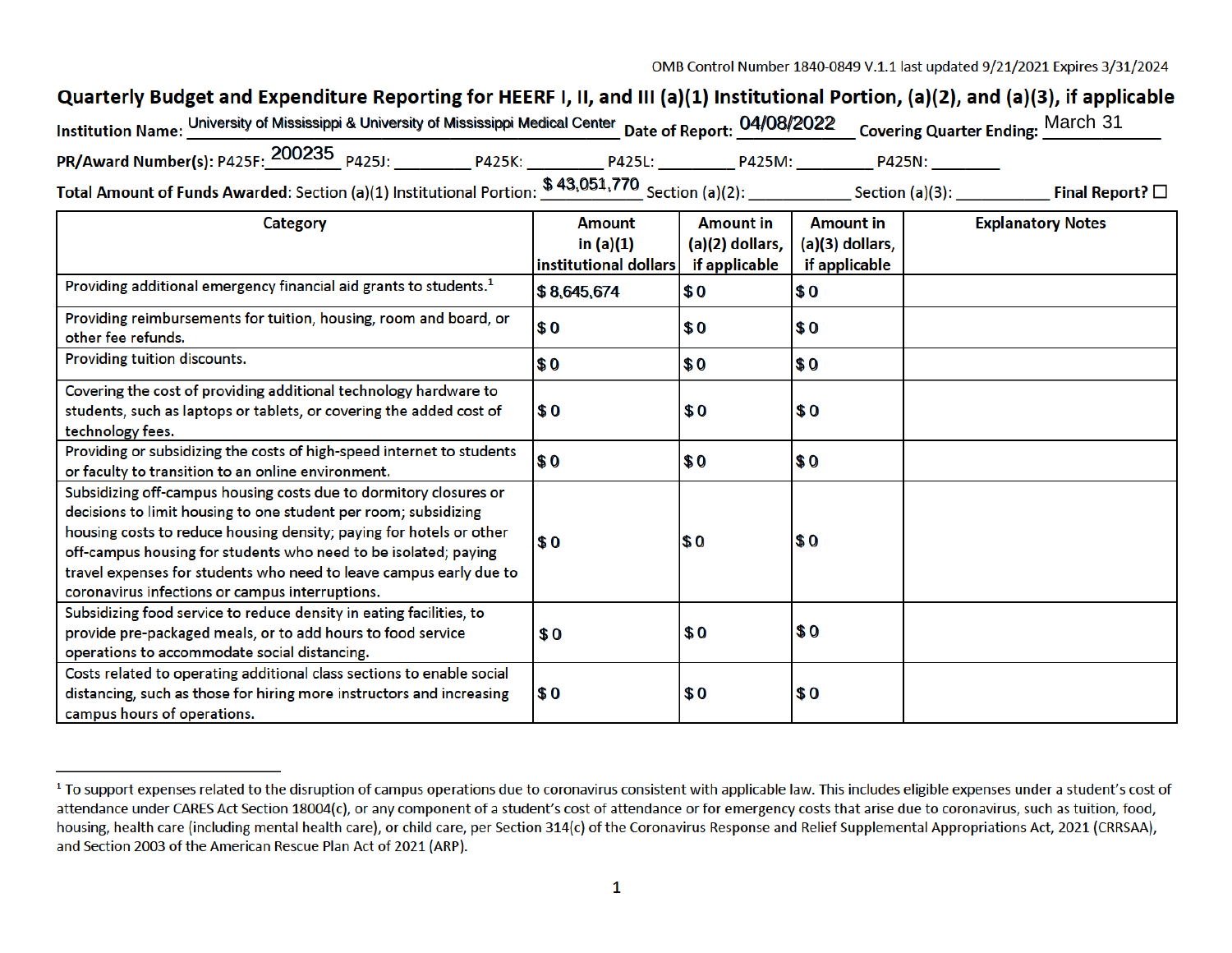OMB Control Number 1840-0849 V.1.1 last updated 9/21/2021 Expires 3/31/2024

| <b>Category</b>                                                                                                                                                                                                                                                              | <b>Amount</b><br>in $(a)(1)$<br>institutional dollars | <b>Amount in</b><br>(a)(2) dollars,<br>if applicable | <b>Amount in</b><br>(a)(3) dollars,<br>if applicable | <b>Explanatory Notes</b>                                      |
|------------------------------------------------------------------------------------------------------------------------------------------------------------------------------------------------------------------------------------------------------------------------------|-------------------------------------------------------|------------------------------------------------------|------------------------------------------------------|---------------------------------------------------------------|
| Campus safety and operations. <sup>2</sup>                                                                                                                                                                                                                                   | \$288,392                                             | \$0                                                  | \$0                                                  |                                                               |
| Purchasing, leasing, or renting additional instructional equipment<br>and supplies (such as laboratory equipment or computers) to reduce<br>the number of students sharing equipment or supplies during a class<br>period and to provide time for disinfection between uses. | \$0                                                   | \$0                                                  | \$0                                                  |                                                               |
| Replacing lost revenue from academic sources. <sup>3</sup>                                                                                                                                                                                                                   | \$0                                                   | \$0                                                  | \$0                                                  |                                                               |
| Replacing lost revenue from auxiliary services sources (i.e., cancelled<br>ancillary events; disruption of food service, dorms, childcare, or<br>other facilities; cancellation of use of campus venues by other<br>organizations, lost parking revenue, etc.). <sup>3</sup> | \$0                                                   | \$0                                                  | \$0                                                  |                                                               |
| Purchasing faculty and staff training in online instruction; or paying<br>additional funds to staff who are providing training in addition to<br>their regular job responsibilities.                                                                                         | \$0                                                   | \$0                                                  | \$0                                                  |                                                               |
| Purchasing, leasing, or renting additional equipment or software to<br>enable distance learning, or upgrading campus wi-fi access or<br>extending open networks to parking lots or public spaces, etc.                                                                       | \$696,825                                             | \$0                                                  | \$0                                                  |                                                               |
| Other Uses of (a)(1) Institutional Portion funds. <sup>4</sup>                                                                                                                                                                                                               | \$1,366,943                                           |                                                      |                                                      | <b>Additional Quarantine Leave and Mental Health Services</b> |
| Other Uses of (a)(2) or (a)(3) funds, if applicable. <sup>5</sup>                                                                                                                                                                                                            |                                                       | \$0                                                  | \$0                                                  |                                                               |
| <b>Quarterly Expenditures for Each Program</b>                                                                                                                                                                                                                               | $\frac{1}{2}$ 10,997,833                              | <b>SO</b>                                            | \$0                                                  |                                                               |
| <b>Total of Quarterly Expenditures</b>                                                                                                                                                                                                                                       | \$10,997,833                                          |                                                      |                                                      |                                                               |

<sup>&</sup>lt;sup>2</sup> Including costs or expenses related to the disinfecting and cleaning of dorms and other campus facilities, purchases of personal protective equipment (PPE), purchases of cleaning supplies, adding personnel to increase the frequency of cleaning, the reconfiguration of facilities to promote social distancing, etc.

<sup>&</sup>lt;sup>3</sup> Please see the Department's HEERF Lost Revenue FAQs (March 19, 2021) for more information regarding what may be appropriately included in an estimate of lost revenue.

<sup>&</sup>lt;sup>4</sup> Please post additional documentation as appropriate and briefly explain in the "Explanatory Notes" section. Please note that funds for (a)(1) Institutional Portion may be used to defray expenses associated with coronavirus (including lost revenue, reimbursement for expenses already incurred, technology costs associated with a transition to distance education, faculty and staff trainings, and payroll).

<sup>&</sup>lt;sup>5</sup> Please post additional documentation as appropriate and briefly explain in the "Explanatory Notes" section. Please note that funds for (a)(2) and (a)(3) may be used to defray expenses associated with coronavirus (including lost revenue, reimbursement for expenses already incurred, technology costs associated with a transition to distance education, faculty and staff trainings, and payroll).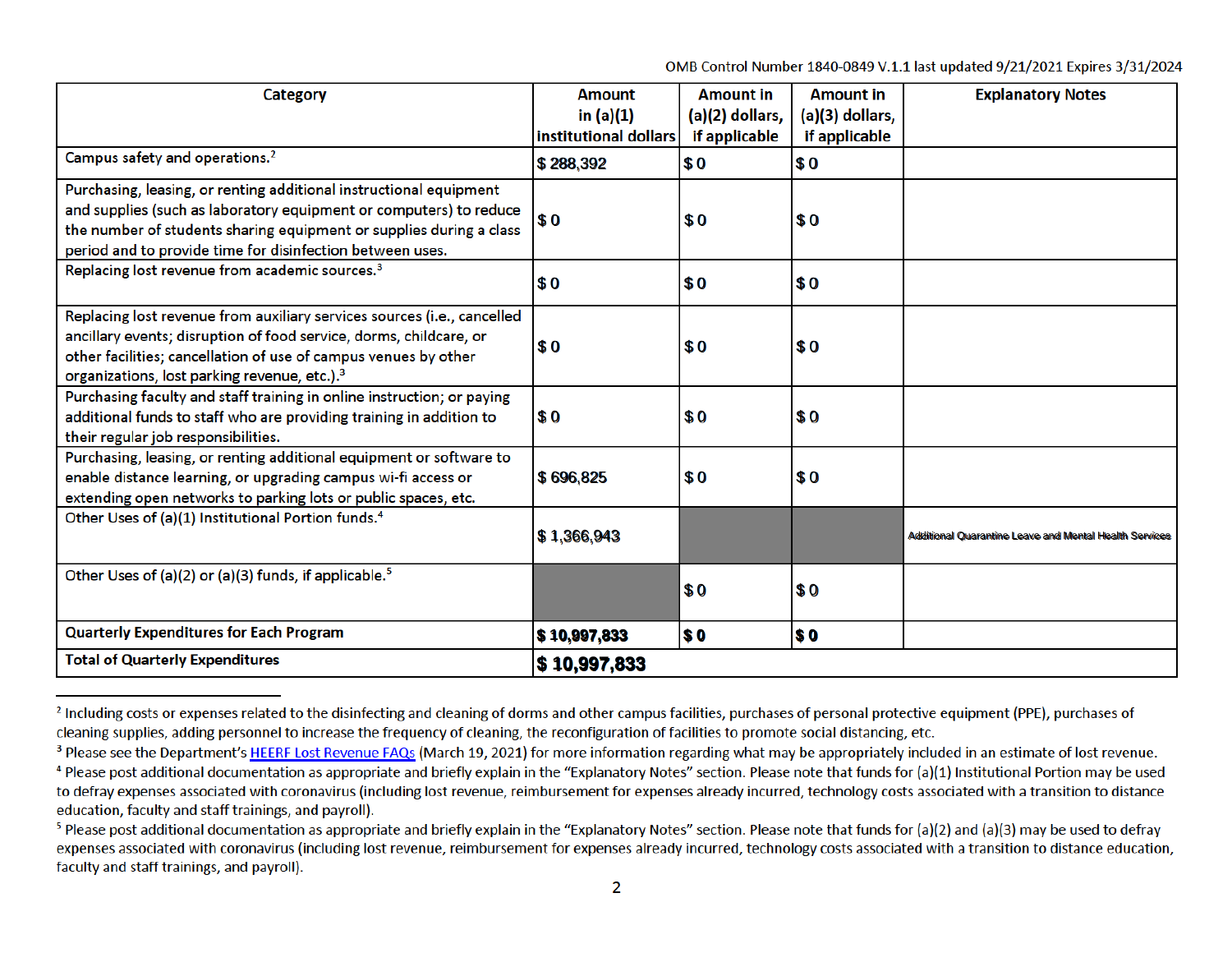## Form Instructions

Completing the Form: On each form, fill out the institution of higher education (IHE or institution) name, the date of the report, the appropriate quarter the report covers (September 30, December 31, March 31, June 30), the 11-digit PR/Award Number (number is found in Box 2 of your Grant Award Notification (GAN)) for each HEERF grant funding stream as applicable, the total amount of funds awarded by the Department (including reserve funds if awarded), and check the box if grant funds during the calendar quarter from January 1. March 30, 2021 are required to post the grand to post the expenditure of HEERF III CRRSAA and HEERF III CRRSAA and HEERF III CRRSAA and HEERF III CRRSAA and HEERF III the report is a "marreport." Institutions that expended ricent grant runds during the calendar quarter from sandary  $\pm$  "March 50, 2021 are required to post quarterly report that involved the expenditure of HEERF II CRRSAA and HEERF I CARES Act funds. The Department did not previously affirmatively indicate this reporting requirement was in place for HEERF II CRRSAA funds. As such, institutions may have until the end of the second calendar quarter, June 30, 2021, to post these retroactive reports if they have not already done so. As of the July 10, 2021 quarterly reporting deadline, institutions are encouraged, but not required to, submit the quarterly reports (this institutional reporting form and the student quarterly report) to the Department by emailing those reports as PDF attachments to HEERFreporting@ed.gov.

In the chart, an institution must specify the amount of expended HEERF I, II, and IIII funds for each funding category: (a)(1) Institutional Portion; (a)(2), and (a)(3), if applicable. (a)(2) funds include Assistance Listing Numbers (ALNs) 84.425J (Historically Black Colleges and Universities (HBCUs)), 84.425K (Tribally Controlled Colleges and Universities (TCCUs)), 84.425L (Minority Serving Institutions (MSIs)), 84.425M (Strengthening Institutions Program (SIP)); (a)(3) funds are for ALN (FIPSE) Formula Grant) and 84.4255 (SAIHE). Each category is deliberately broad and may not capture specific grant program requirements. Explanatory footnotes help clarify certain reproduced out of the employment of restriction and please items in the blocked of such are blocked on the blocked out of such and interview in the blocked of such and FAQs and interview and interview of the blocke capture specific grant program requirements. Explanatory footnotes help clarify certain reporting categories. While some items in the chart are blocked out, please note that the blocking of such items is consistent with Department guidance and FAQs and is not definitive. Provide brief explanatory notes for how funds were expended, including the title and brief description of each project or activity in which funds were expended. Do not include personally identifiable information  $(PII)$ . Calculate the amount of the  $(a)(1)$  Institutional Portion,  $(a)(2)$  and  $(a)(3)$  funds in the "Quarterly Expenditures for each Program" row, and the grand total of all three in the "Total of Quarterly Expenditures" row. Round expenditures to the nearest dollar. If there is no expenditure to report for a given cell, fill it with a "0." Please refrain from using any symbols throughout the form, including but not limited to ">" or "~".

Posting the Form: This form must be conspicuously posted on the institution's primary website on the same page the reports of the IHE's activities as to the emergency financial aid grants to students made with funds from the IHE's allocation under (a)(1) of the CARES Act, CRRSAA, and ARP (Student Aid Portion) are posted. It must be posted as a PDF. No handwritten or scanned PDFs are allowed. Please refrain from adding additional material to the uploaded form. The Name possession of Posses as a Forme management of Seamles in Date on Party is example, and at the Release website or the Apie at the Sea I DI Thust be hanned in the following manner. [o- uight OFEID] jou'vey reame] (Quarter/Tear) joute or release]. The examp 01177600 HEERF Q32021 101021. The 8-digit OPEID can be found at the DAPIP website or the NCES website. In the event a DUNS number applies to multiple OPEIDs, use the OPEID for the campus with the highest enrollment. The quarter pertains to the calendar year, following the same cadence the reporting periods follows. The date of release should be reported as the deadline for form submission, 10 days after the end of each reporting period. A new separate form must be posted covering each quarterly reporting period (September 30, December 31, March 31, June 30), concluding after either (1) posting the quarterly report ending September 30, 2023 or (2) when an institution has expended and liquidated all (a)(1) Institutional Portion, (a)(2), and (a)(3) funds and checks the "final report" box. IHEs must post this quarterly report form no later than 10 days after the end of each calendar quarter (October 10, January 10, April 10, July 10). Each quarterly report must be separately maintained in a PDF document linked directly from the IHE's HEERF reporting webpage. Reports must be maintained for at least three years after the submission of the final report per 2 CFR § 200.333. Any changes or updates after initial posting must be conspicuously noted after initial posting and the date of the change must be noted in the "Date of Report" line.